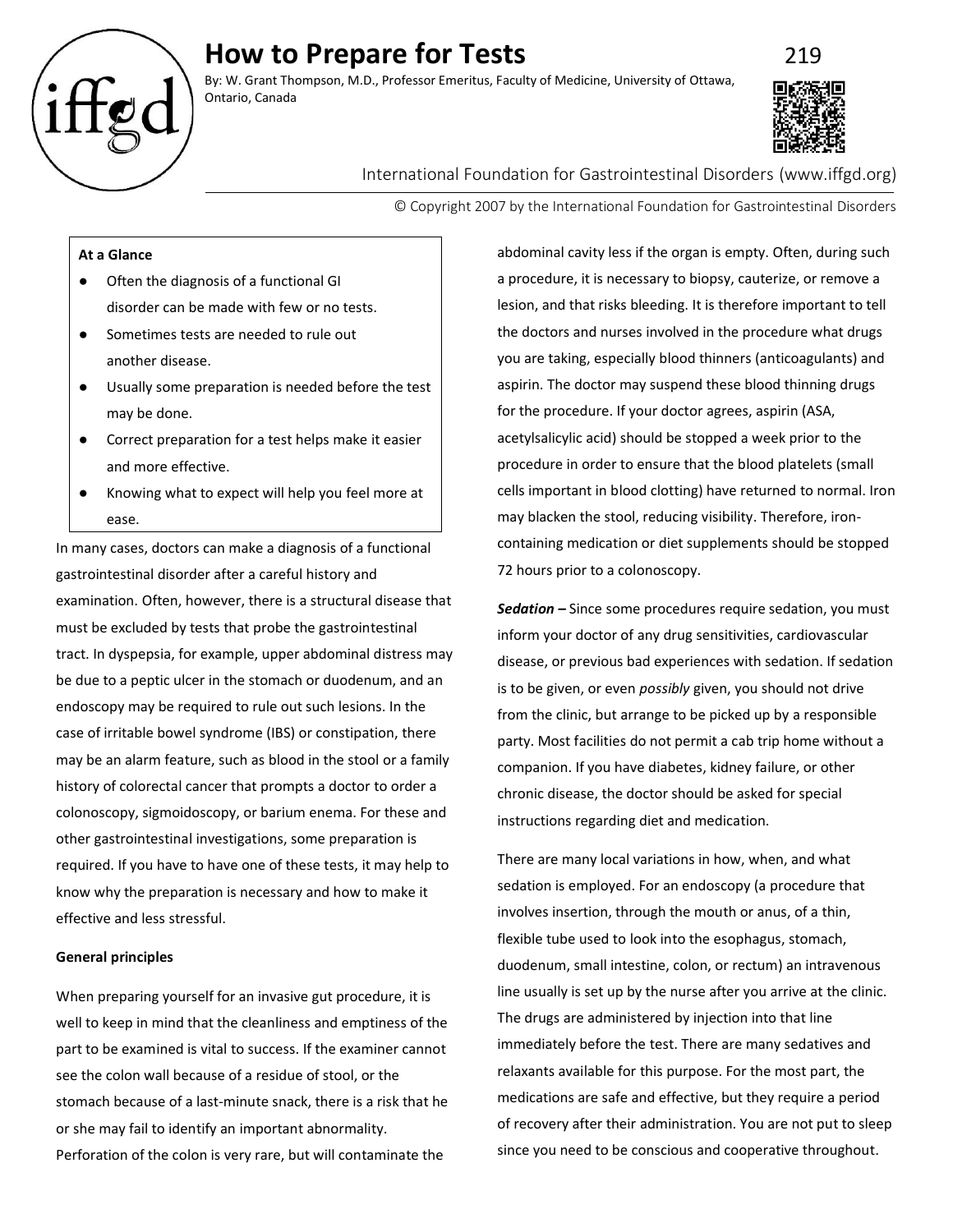(This is called conscious sedation.) Tests of gut motility or function often require even more cooperation, and sedation is neither required nor advisable.

Sedation lessens any anxiety associated with the test. It may be given with a pain killer. The nurse or doctor will explain the adverse reactions particular to the drug or drugs used. Tolerances differ and too much sedation risks arrested breathing. A device clipped to a finger permits the nurse to monitor your heart rate and blood oxygen saturation during the test. The medications cause temporary forgetfulness; sometimes, examinees even forget having had the test. You may not even be able to remember or fully understand the test results if they are presented to you after the test. It is wise to arrange a follow-up meeting with the doctor to be sure that all the implications of these results are clearly addressed.

*Local Anesthesia –* Before starting a procedure that involves the insertion of an instrument into the esophagus and beyond, the nurse may apply a topical anesthetic to your throat. This is to help you swallow the instrument without gagging. The drug used is usually xylocaine and it may be applied as a spray, or as a gel that you swallow. It has a bad taste, and attempts to flavor it have had little success.

*Consent –* As with all medical procedures, you will be asked to sign a consent form that certifies that you understand the risks and benefits of the procedure, and that your doctor has explained them to you. The consent procedure is an opportunity for you to ask questions. Normally, intestinal examinations are very safe. However, perforations of the organ may occur, especially when the area being examined is diseased, or if removal of a tissue sample (biopsy), cauterization, or removal of a polyp or foreign body is involved. This rare complication may require emergency surgery.

Before leaving the doctor's office where the procedure has been arranged, be certain you understand everything about the procedure and its preparation. Failure to do this invites fear and misunderstanding, and it is often difficult and less satisfactory to correct these later by phone. As you sign the consent form you should understand with what, when, where,

and why the procedure is being done, and if not satisfied, you should decline the test or seek a second opinion.

## **Sigmoidoscopy and colonoscopy**

Sigmoidoscopy involves examination of the inside of the sigmoid colon and rectum using an endoscope. For a sigmoidoscopy, your doctor will instruct you to take a phosphate enema about 2 hours before the test. (However, in certain centers, a colonoscopy preparation (see below) is given in case a polyp is found that makes a colonoscopy necessary.) You should have only a light breakfast (or lunch) in the hours before the test. Some doctors use suppositories such as bisacodyl instead of an enema.

Colonoscopy is an endoscopic procedure in which the entire colon and rectum is viewed. If an abnormality is seen, it can be examined or removed. For a colonoscopy, it is imperative that the whole bowel be clean. You should take only fluids by mouth after noon the day before the test. The preparation must be thorough. There are several methods, but I shall describe only two. Your doctor must give you detailed instructions. The first is the ingestion at noon and evening the day before of 60 ml of an oral phosphate solution. An alternative is the ingestion over the previous 12 to 18 hours of 4 liters of a polyethylene glycol (PEG) solution. This causes a profuse and frequent diarrhea, and the rectum should be clear by the time of the colonoscopy. You should plan to spend the preparation time with a toilet available nearby. The laxatives may be unpleasant, and sometimes they cause nausea and cramps. Nevertheless, they are safe when taken with clear fluids – and necessary if the examination is to be optimal. Adequate fluid intake should be maintained throughout. The product's package insert will contain helpful advice on how to take the laxative(s). Elderly persons should be accompanied by a relative or friend when undergoing these preparations.

## **Other colonic procedures**

A barium enema (barium allows the colon outline to be viewed on x-ray) requires a preparation similar to that of colonoscopy, but sedation is not required. There are a number of other specialized and invasive tests of the colon such as colon or rectal manometry (measures sensation or contractions in the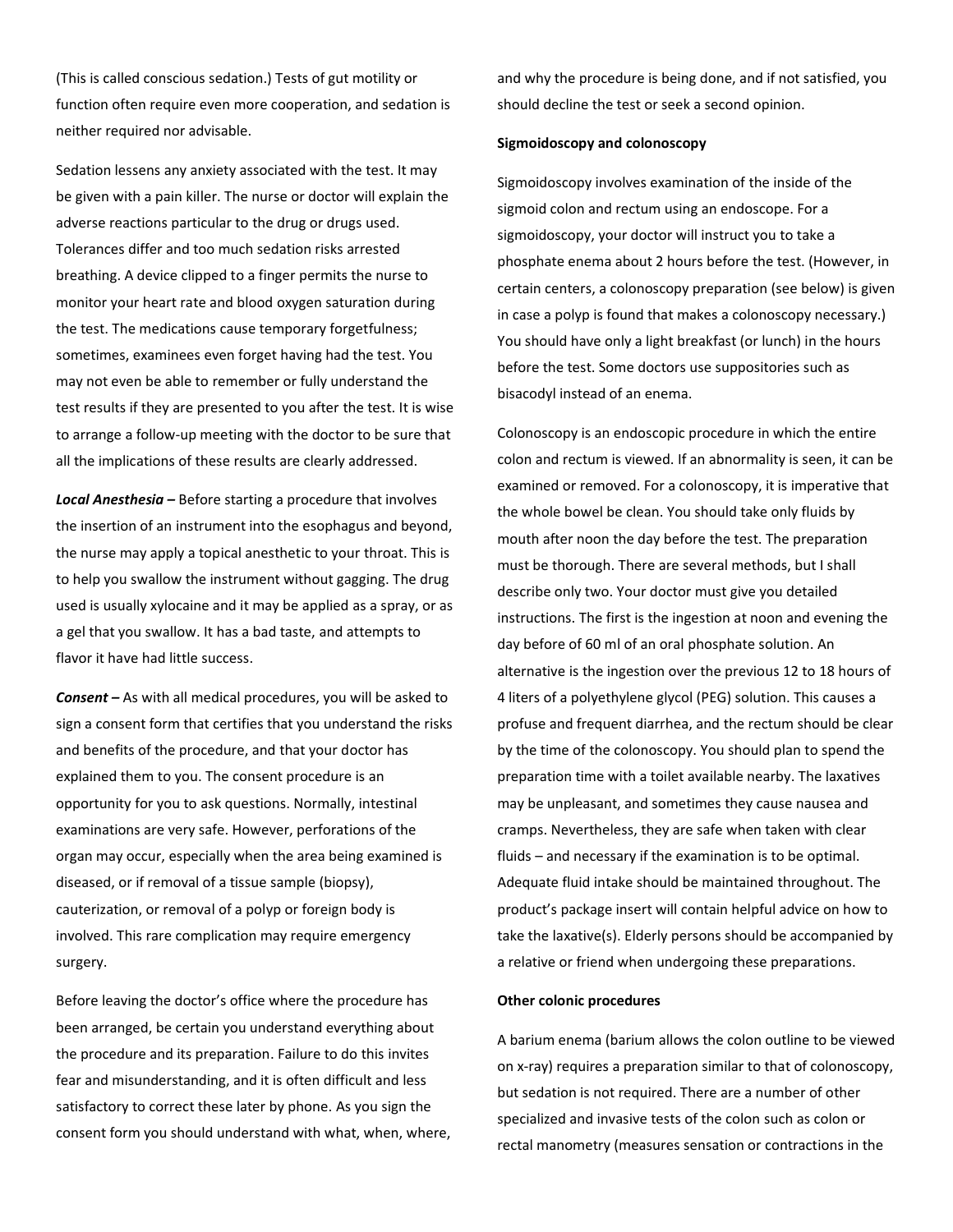colon or rectum), balloon expulsion tests (measures ability to expel and retain stool), and defecography (looks at how well the rectum and anus work when defecating) that also need some preparation. However, these may differ from one diagnostic center to another. One example is the University of North Carolina which requires the following for rectal manometry: "Discontinue laxatives, anticholinergic drugs, and narcotics at least 24 hours prior to the study. Whenever possible, discontinue these medications 4 days before the study. Patients who have stool in their rectum should receive a phosphate enema 1–2 hours prior to the test. However, patients should be advised to report to their first clinic visit without prior bowel cleansing since the presence of stool in the sigmoid colon and rectum is valuable diagnostic information…." Other than the discontinuing of drugs that affect the movements of the gut, no preparation is required for hydrogen breath testing, colonic scintography, and radioopaque marker studies of gut motility. Consult the articles listed below for more information regarding these procedures.

#### **Upper gastrointestinal endoscopy**

During an upper GI endoscopy the esophagus, stomach, and duodenum may be examined. Obviously, the examiner will want your stomach empty during upper endoscopy. That's the reason you will be instructed to fast. Usually, subjects are requested to take nothing by mouth after midnight. However, if the test is scheduled for later in the day, you will be permitted a light breakfast. You should inform your doctor(s) if you are diabetic or are on important medication, so that diet and medication can be planned. When scheduling the test you should alert your doctor/endoscopist if you are taking anticoagulants or aspirin. These drugs increase the risk of bleeding if biopsy, cauterization, polyp removal, or esophageal dilatation is performed during the procedure. If your doctor agrees, aspirin should be stopped a week before. If you are to have sedation for the test you should arrange to have someone pick you up when you have recovered from the drug's effects.

## **Other upper gut examinations**

For radiological examinations of the esophagus, stomach, and duodenum, you are asked to swallow barium and x-rays are

taken of the organs of interest. The preparation for this is similar to that of endoscopy, but anticoagulants need not be stopped, and no sedation is needed. Esophageal examinations such as esophageal manometry and 24-hour pH probe (measures acid exposure in the esophagus) require an initial placement of a tube in the esophagus. Since that may cause retching, patients should be fasting. However, the 24-hour pH probe measures the esophagus's behavior during a normal day, so eating and other activities should be as normal as possible. Moreover, since drugs that affect esophageal motility may confound the results, they should be discontinued at least 24 hours before the procedure.

# **Summary**

Many tests of the anatomy and function of the gastrointestinal tract require apparatus to be inserted through the mouth or anus. Where the gut interior is to be visualized by an endoscope or barium x-ray, a clean and empty interior is required if the examination is to be a success. In some tests of gut function, as little as possible should be done to interfere with the gut's natural performance. Sometimes fasting is necessary, but during such tests, eating and activity should be normal and drugs that might alter gut performance should be withdrawn. For detailed descriptions of these procedures, the reader is referred to the articles below.

# **More Detailed Descriptions of Procedures in these IFFGD Publications**

Orkin BA. Physiological testing of the colon, rectum and anus. IFFGD Fact Sheet No. 111, 2005.

Thompson WG. Colonoscopy and sigmoidoscopy: what to expect. IFFGD Fact Sheet No. 114, 2012.

Cash BD, Chey WD. Diagnostic tests in irritable bowel syndrome patients. IFFGD Fact Sheet No. 175, 2003.

Thompson WG. Upper GI endoscopy: what to expect. IFFGD Fact Sheet No. 503, 2014.

DeLegge MH. *GERD:* From diagnosis to treatment. IFFGD Fact Sheet No. 529, 2005.

#### **About IFFGD**

The International Foundation for Gastrointestinal Disorders (IFFGD) is a 501(c)(3) nonprofit education and research organization. We work to promote awareness, scientific advancement, and improved care for people affected by chronic digestive conditions. Our mission is to